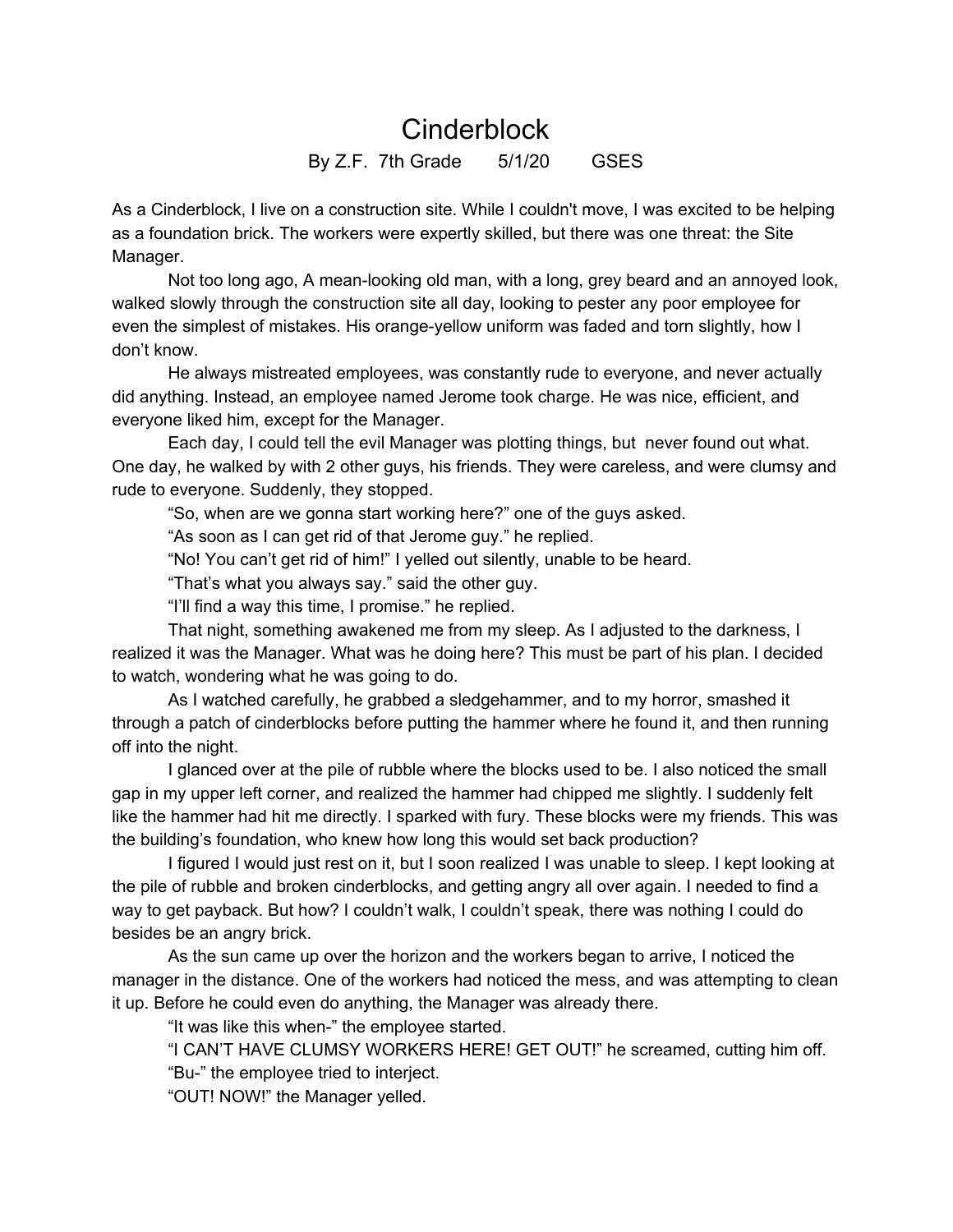The employee looked to the ground, defeated, and moped out of the site.

It was obvious what the Manager's plan was. He could blame this on the employees, and they had no power to stop him. That was just a test. I knew Jerome was next. I had to put a stop to this.

Later in the day, as the sun went down, I was overwhelmed with despair. There was nothing I could do, and soon the hard working workers would be replaced by the boss' lazy friends.

"Why must this happen!" I soundlessly shouted.

"What?" Replied a scratchy voice.

"Did you just.. Hear me?" I replied.

"Yes." A fairy-like creature appeared in front of me.

"Who are you?" I asked.

"I'm the Bone Fairy. Pretty much just a bigger Tooth Fairy. Do you have any femurs by the way?"

"No, unfortunately, but can you help me with something?" I explained the situation to the Bone Fairy.

"Well, that doesn't sound good. I could give you bones and give you the ability to move, but I need them back by midnight."

"Sounds good. I'll find a way." I replied.

"Ok. Starting now." The Bone Fairy waved her bone wand, and bones materialized on me.

After a second of getting used to walking, the Bone Fairy wished me farewell and vanished. Now I had to find a way to stop the Manager. As I explored the premises, I decided to drop on him from above. I scanned the area, looking for a place to climb up.

The main issue was the amount of rubble, and the highest ground was the crane, which was almost impossible to climb. I decided to find a way up, because I figured this was my best chance.

I shuffled over to the base of the crane, looking for a way up. Without a staircase or ramp of any kind, there was no apparent way to get up there. As I shuffled around, looking for a way up, I noticed that the support beams were arranged in a criss cross fashion. If I could maneuver just right, I could climb the beams, and reach the top.

I hopped up onto the first beam, quickly realizing there was no traction as I slipped off. I jumped again, attempting the climb again. This time, however, I grabbed onto a crossing beam with the bony arms I had been gifted, and pulled myself up.

I found a secure spot, and replicated the jump multiple times until I was high enough to be in position. As I got higher, the cool night breeze threatened my stability, as it rocked my back and forth. In the distance, I heard the chime of a clock. 1, 2, 3, 4 ,5 ,6, 7, 8, 9, 10, 11. I only had one more hour, and with no sign of the manager, I was losing hope.

As I waited tensely, the clock was ticking. I had maybe, 15 minutes before I lost these bones and fell to the ground. Finally, I heard the creaking of the gate to the site. I fluttered with excitement, this was my moment.